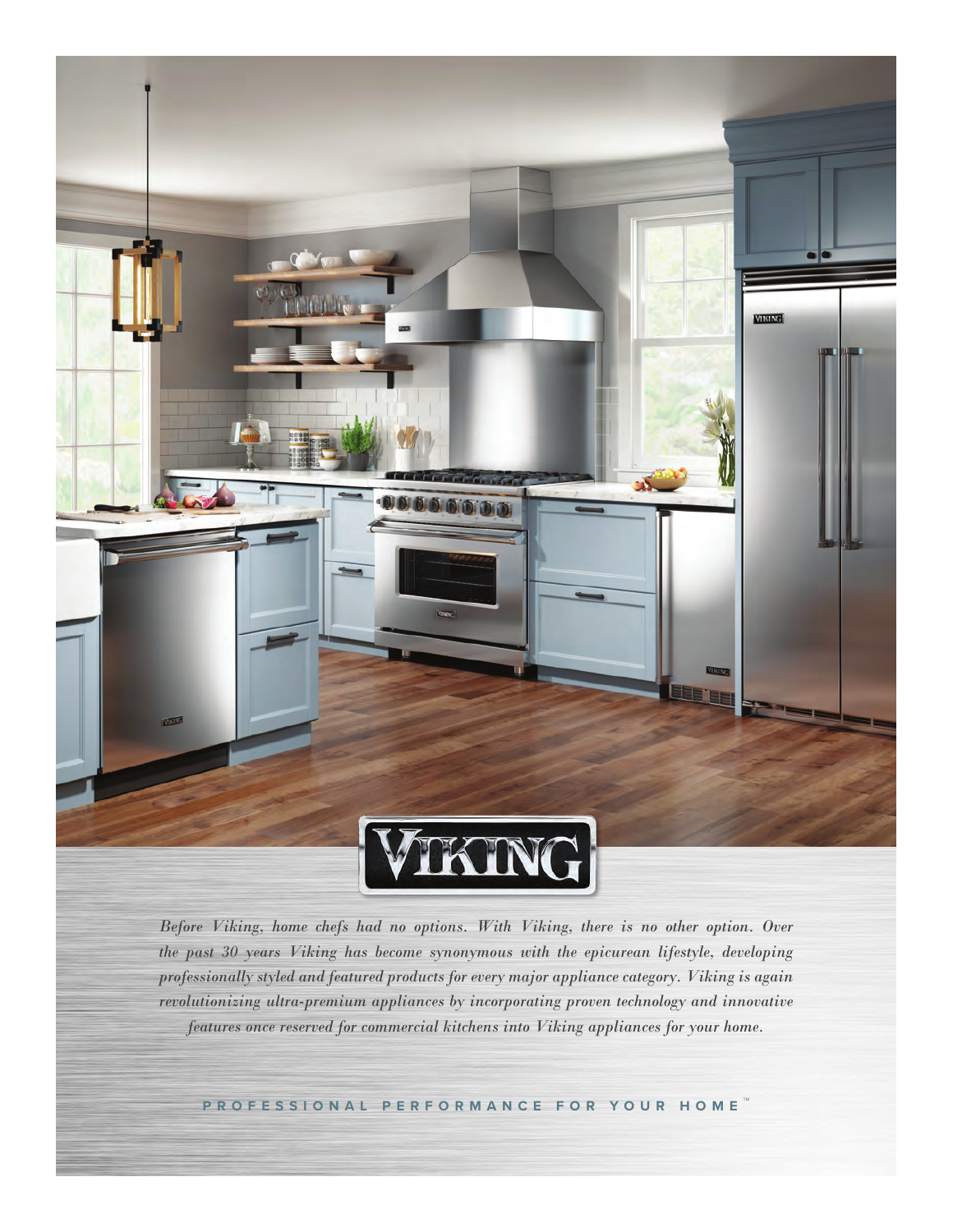## VIKING 5 AND 7 SERIES

*These are the icons. Viking 5 Series products are the original products for the home that began a culinary revolution – transforming mere foodies into veritable chefs. Or step up to the Viking 7 Series adapted from our commercial line, which offers unrivaled power and performance for the most demanding home chef.*













All Induction Cooktops 30" and 36" Wide

Electric Thermal-Convection Single and Double Ovens 30" Wide

Combi-Steam/Convect™ Oven with Built-In Trim Kit 30" Wide

Electric Warming Drawer 30" Wide

Built-in Wall Hood 36" Wide 24" Wide

Dishwasher Panel





Electric Warming Drawers 27" and 30" Wide

. . . . . . . . . . .

Fully Integrated Bottom Freezer

Fully Integrated All Refrigerator and All Freezer 24" Wide 18" Wide All Freezer Available

36" Wide



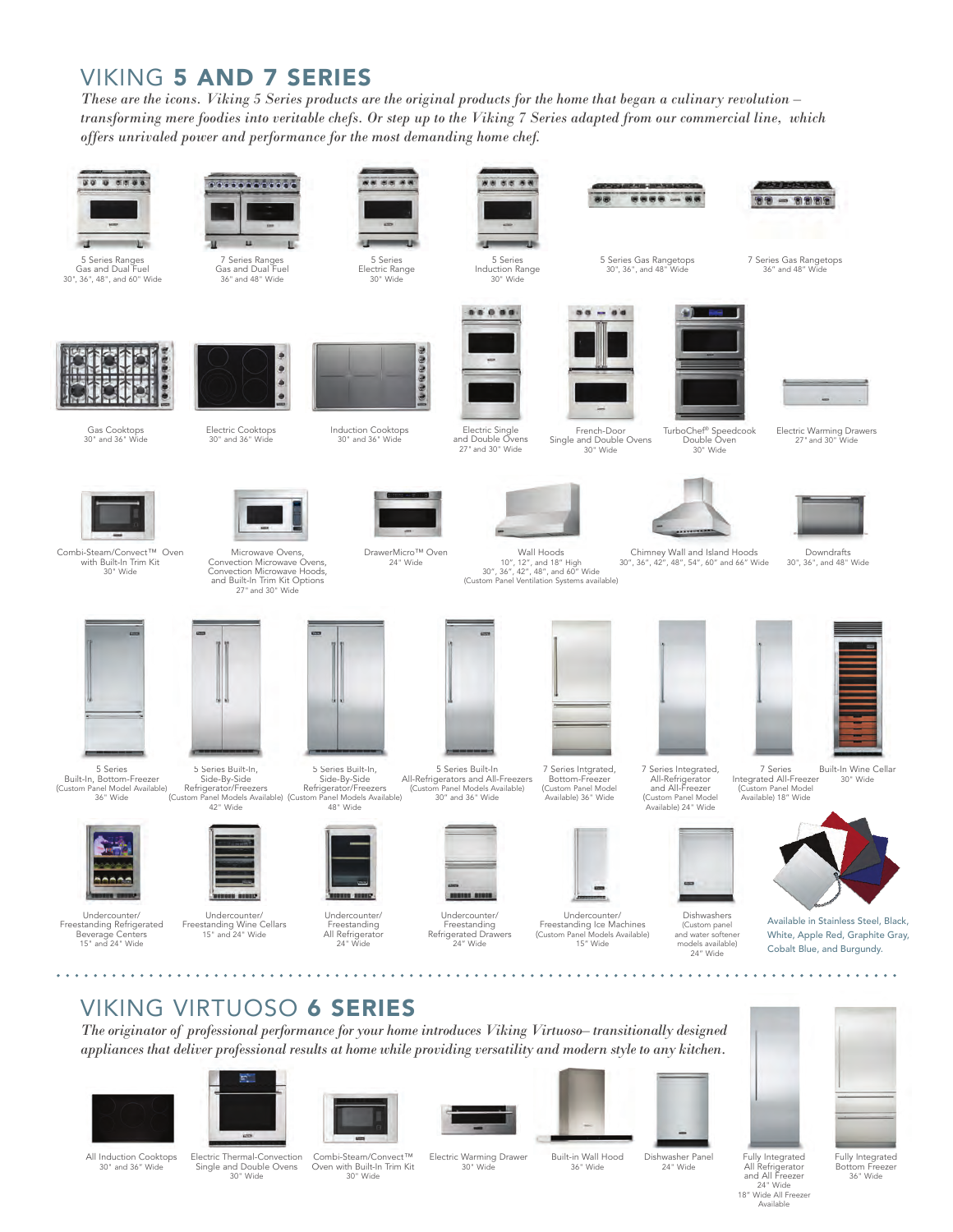## VIKING OUTDOOR

*Everything you'd expect to find in a kitchen – except the walls. Of course, our heavy-duty gas grills are the pinnacle of barbecue, but you might be surprised to find products like warming drawers, undercounter refrigerators, and even vent hoods in the backyard. Mother Nature likes to entertain too.* AVAILABLE IN STAINLESS STEEL.



5 Series Premium Built-In Gas Grill 30", 36", 42", and 54" Wide



Access Door and drawer

 $\frac{1}{2}$ 



5 Series Premium Freestanding Gas Grill 30", 36", 42", and 54" Wide



Built-In Access Doors 16" and 28" Wide



5 Series Built-In Side Burner 13" Wide



Stainless Steel **Cabinetry** 



15" Wide

 $\alpha$  of  $\rightarrow \alpha$  is

5 Series Built-In Power Burner 20" Wide



 $\ddot{\phantom{a}}$  $\frac{1}{2} \left( \frac{1}{2} \right) \left( \frac{1}{2} \right) \left( \frac{1}{2} \right) \left( \frac{1}{2} \right)$ 

24" Wide

Undercounter/ Freestanding Ice Machines Undercounter/ Freestanding Refrigerator



Built-In Warming Drawer/ Convenience Center 30" and 42" Wide

Undercounter/ Freestanding Refrigerated Drawers 24" Wide

. . . . . . . .





Built-In Wall Hoods 36", 48", and 60" Wide

Built-In Storage Drawers 30" and 36" Wide

i.  $\ddot{\phantom{a}}$ 

## VIKING 3 SERIES

*Born from our Professional line of products, the Viking 3 Series delivers genuine Viking performance with sleek styling and standard sizes. Whether you're just starting out or redesigning your kitchen, here is your chance to inspire instead of aspire.* AVAILABLE IN STAINLESS STEEL, BLACK. AND WHITE.



 $\sim$  $\ddot{\phantom{a}}$  $\ddot{\phantom{a}}$  $\sim$   $\sim$ 



Gas Self-Clean Range 30" Wide



Dual Fuel



Self-Clean Range Electric Single Oven 30" Wide

Electric

30" Wide





30", 36", and 45" Wide



French-Door Bottom-Freezer (with or without Ice and Water Dispenser) 36" Wide

Conventional Microwave Oven and Built-In Trim Kit Option 30" Wide

. . . . . . . . .



Microwave Hood 30" Wide

Conventional

Warming Drawer 30" Wide Convection Microwave Hood 30" Wide



Chimney Wall Hoods 30" and 36" Wide

. . . . . . . . . . . . .



30", 36", 45" Wide



24" Wide





*These sophisticated new Italian Provincial ranges are sized and featured to meet the needs of American architecture and lifestyles. Incorporating the highest quality materials and unsurpassed reliability Viking is known for, Viking Tuscany offers multiple configurations and options to meet the most discriminating tastes.* 





**Tuscany Range** 36", 48" and 66" Wide



Gas Cooktops 30" and 36" Wide

**Downdrafts** 

Tuscany Wall Hoods 36", 48" and 66" Wide



. . . . . . . . .

Tuscany Dishwasher Door Panel 24" Wide